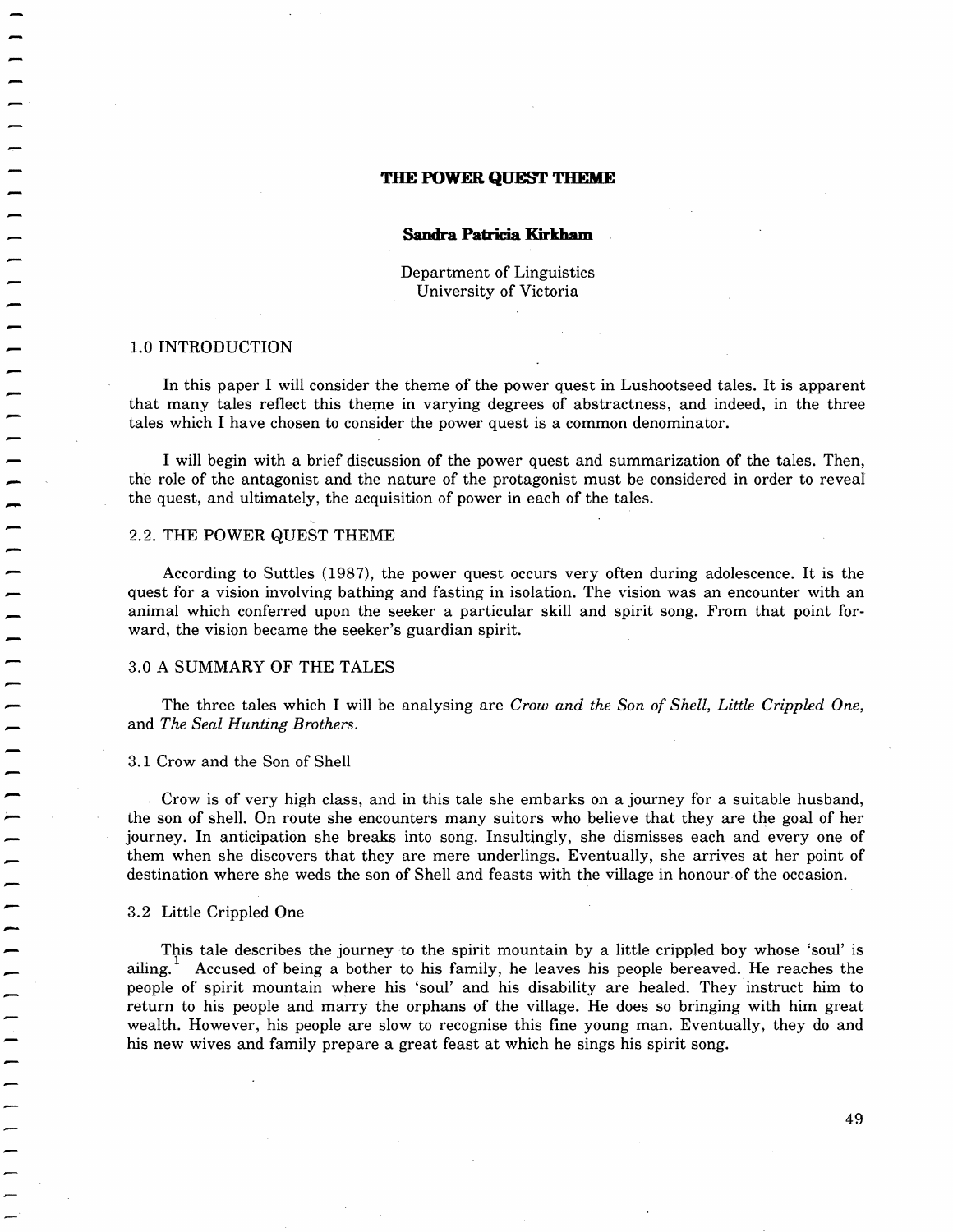### 3.3 The Seal Hunting Brothers

This is a tale of two brothers taken, under a spell, to the land at the edge of the world. They were great hunters who provided well for their sister, as her husband failed to do so. Angry at her husband, the sister claims that her brothers are not bringing food; and consequently, her husband conspires with his family to retaliate. The grandfather puts a spell on the brothers and they ernbark on a hunt after a cedar seal which takes them to the land of the dwarves where they are kidnapped. A skirmish breaks out between the dwarves and the ducks leaving the dwarves dead. The brothers remove the deadly quills from the dwarves and consequently, return life to them. Grateful, they send the brothers home with many precious shells in a whale. Yet another misfortune occurs and results in their losing the shells. The brother's spirit powers come to them before they arrive home where they are greeted with a great feast at which they can sing their spirit songs.

# . 4.0 THE PROTAGONIST

Having described the power quest theme and summarized the tales, I will now discuss the nature of the protagonist. The protagonists of these stories are Crow, the little crippled boy, and the hunting brothers, as each takes the leading part in the tale.

Each protagonist has a goal and embarks on a journey to attain such. In spite of setbacks and obstacles, they succeed in their endeavors, thus revealing a trait of their character, determination.

In the story of Crow she sets out to marry the son of Shell, and she instructs her seagull slaves to take her to him:

dx<sup>w</sup>?ál k<sup>w</sup>i badá? ?a k<sup>w</sup>i x<sup>w</sup>ayáliwa k<sup>w</sup>i łus?úx<sup>w</sup>tubšlap. (34)<sup>2</sup> 'You folks take me to the son of Shell.'

Clearly, her goal is the son of Shell; and Crow must travel a distance to find him.

Crow's determination is revealed in the repeated encounters with her suitors, the first of which was Raccoon:

 $2a^w$ [s]cútab cadił k<sup>w</sup>i dax<sup>w</sup>a?úx<sup>w</sup> ?a tsi?a? k'á?k'a? (84) 'She thought that this was the one that was why Crow went [there].'

But, he was not her husband-to-be, and so she continues on her way similarly encountering Drake Buffiehead, Deer, Bear, and Mallard. Although each turns out to be the wrong one, she does not get discouraged and persists in her search for the son of Shell.

The little crippled boy also sets out on a journey and bears this same determination as Crow. His feelings hurt, he leaves his family to journey to the land of the mountain people:

50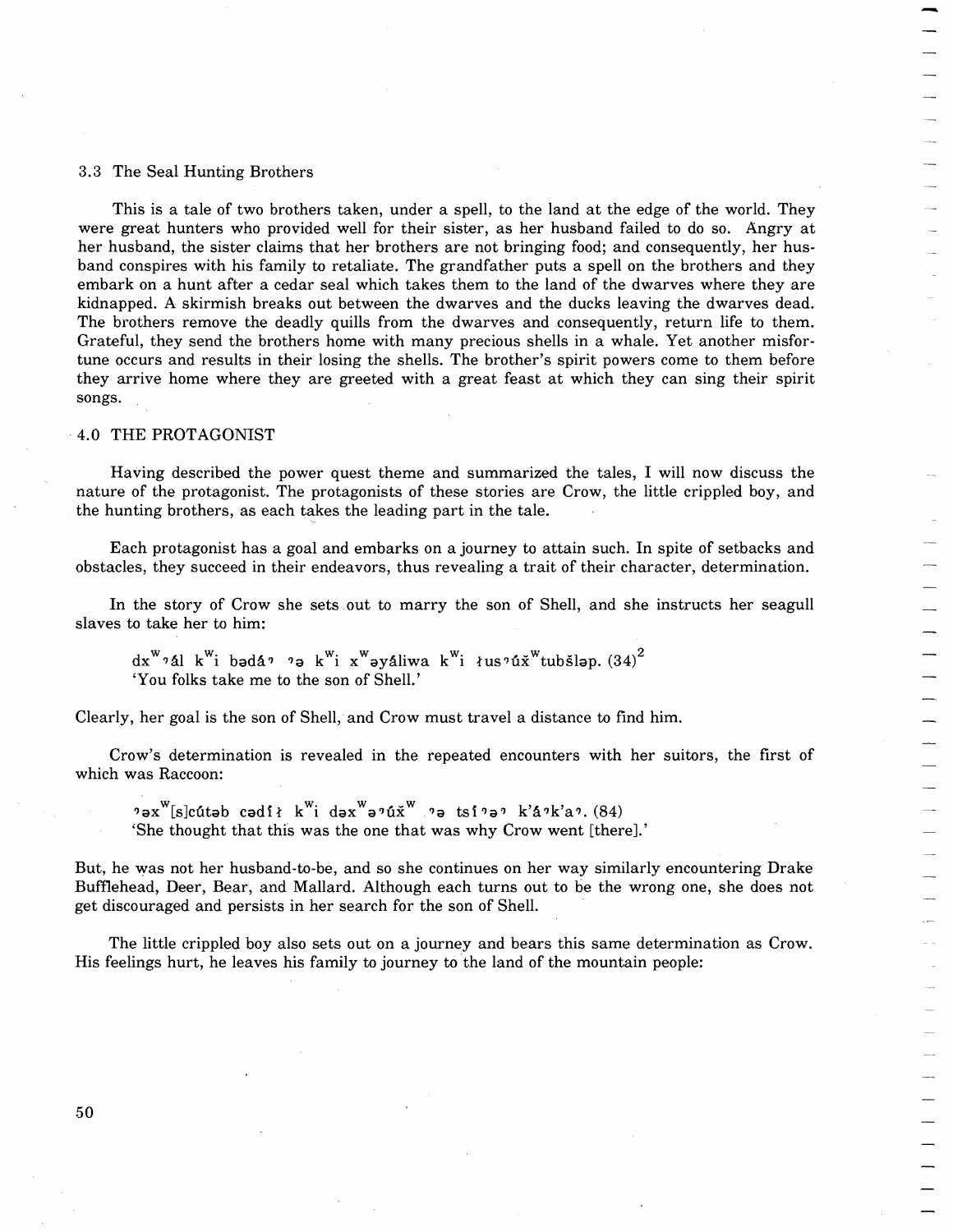tul'' a g $_{\rm w}^{\rm w}$ əl húyucutəx $^{\rm w}$  ti'ə' di'ə' cədił bədá's əlg $^{\rm w}$ ə 'əs $\rm q\,^{\rm w}$ ŭ $\rm p\,^{\rm w}$ up. kwadadaxw ti?a? d(a)c'u? s? Icabs ?i ti?a? sqasads tul'?a gwal [tu]d agil. (31-33)

'And then their son who was crippled got ready. The child took a blanket and moccasins. And from there he crawled.'

Regardless of his handicap he embarks on an arduous journey, and this exemplifies his determination. He overcomes a physical obstacle.

In the final story the hunting brothers undertake a journey, but not of their own choice. Under a spell they are led on hunt by a cedar 'seal':

"He [the grandfather] made the seal and instructed it to act just like a live seal. and it was to run off with the hunters... to the very edge of the world far away" (Hilbert 1983:3).

Their determination is apparent in their survival and insistence on returning home despite the misfortunes which they endure. They survive the long journey without food, the kidnapping by the dwarves, the attack by the ducks, and the accident during their journey home.

Upon consideration of the protagonists in these three tales it becomes quite obvious that the common denominator between the three is that they all are seeking a goal with great determination, which can be interpreted as a quest for power.

#### 5.0 THE ANTAGONIST

The antagonists perform an integral role in these tales, as they are responsible for providing the motivation for the quest. However, in Crow's case the motivation appears to be somewhat abstract. The encounters with Raccoon, Drake Bufflehead, Deer, etc. act as catalysts for the journey. With each failure she is spurred on closer to the village of her husband-to-be.

In the case of the little crippled boy, the antagonist is his mother who complains of her son being a bother, because he is crippled:

 $d\sigma x^W$ ?úluts six<sup>w</sup> ti?a? dbadá? g<sup>w</sup>al x<sup>w</sup>ul' cadit k<sup>w</sup>i sasx<sup>w</sup>áq<sup>w</sup>. (26-27) 'We are moving my son there again. He will just be a bother.'

Consequently, she hurts his feelings, thereby providing the motivation for the little crippled boy to venture off.

The motivation for the journey in the Seal Hunting Brothers is considerably more complex than that of the little crippled boy tale. The antagonists of the tale include: the hunter's sister, her husband, and her husband's brothers and grandfather. The sister, annoyed at her husband, lies and creates the impression that her brothers have failed in their obligation to provide food with each visit. Consequently, her husband becomes angry:

"Now, the woman's husband gets very angry as he observes his hungry family, and he asks his wife, 'your brothers as usual have not given you any food?' His wife answers, 'no, sir, no'" (Hilbert 1983:2).

51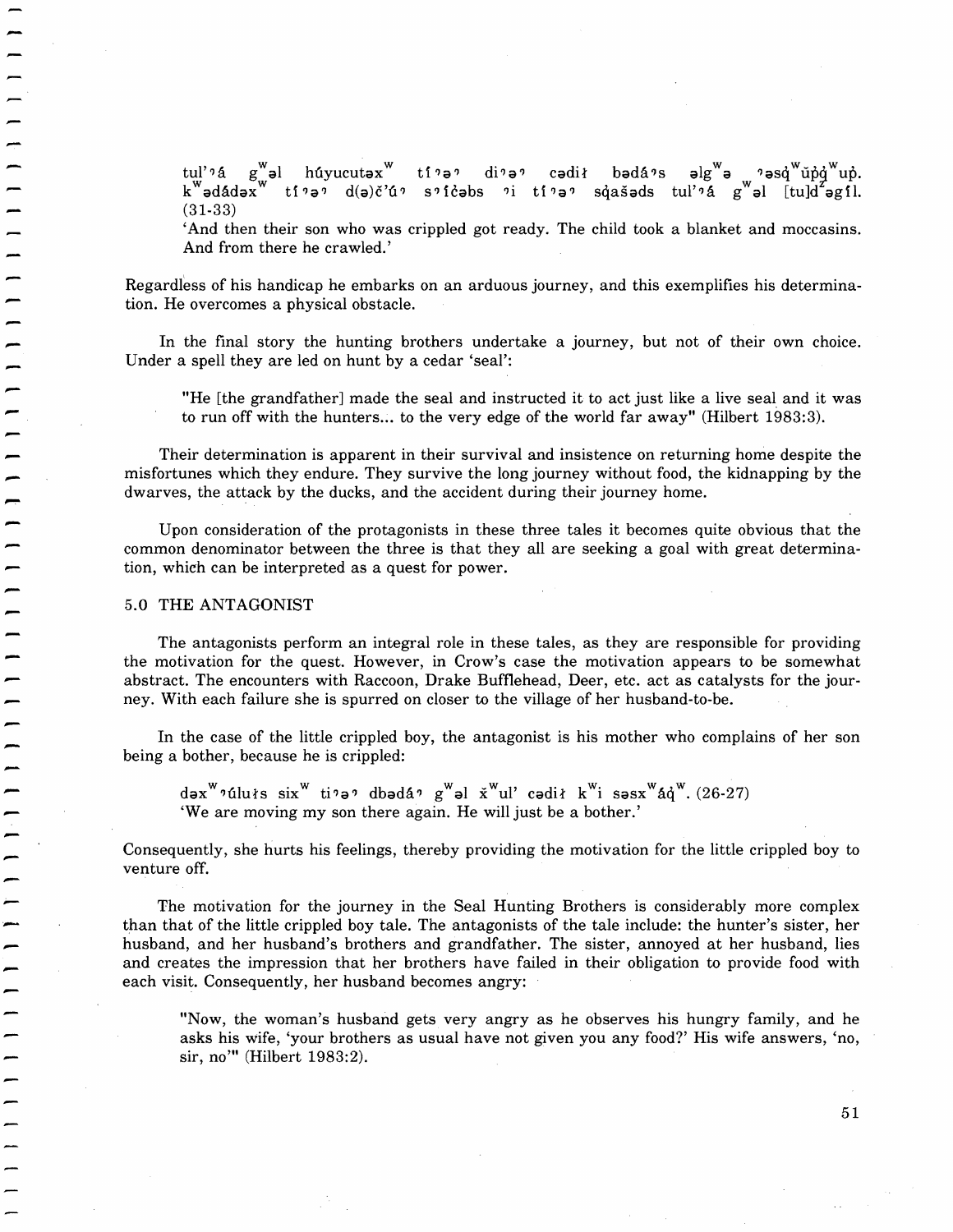The husband wants revenge and seeks counsel with his brothers and grandfather. His grandfather states that he will put a spell on these hunting brothers to be gone with them. And indeed, under the spell they are motivated to journey and pursue their kill. In this tale, as in the others, the antagonist necessitates a quest.

# 6.0 ISOLATION AND FASTING

As I have described earlier, the power quest often occurs in isolation and involves fasting. While neither of these occur in Crow's quest for a husband, they do in the other tales.

In the Little Crippled Boy the protagonist is in isolation for a great deal of time during his quest:

dəču? słuk<sup>w</sup>álb ti? ił sə?u $\check{x}$ <sup>xw</sup>s səd<sup>z</sup>əqils ?al ti? ił ləqəlqəlb dx<sup>w</sup>?al słčils  $dx^{\mathbf{w}}$ <sup>2</sup>al ti<sup>2</sup> a<sup>2</sup> cadi *i*. (64)

'For one month he was camping out in several places until he arrived at the mountain.'

He spends this time alone in the wilderness. Even when he had arrived at the place of the mountain people, he spent amonth isolated until his 'soul' was purified.

The seal hunting brothers also experienced isolation on their long journey. Not only are they alone in the wifderness, but they become isolated from their own world. As well, the fog which blankets the earth during their journey serves to intensify the sense of isolation.

"The earth was covered with fog instantly as the seal ran off with them...'we [the hunting brothers] are far away, far away. It seems that we have been taken across the ocean'" (Hilbert 1983:4).

In addition to isolation, the brothers, as I have mention previously, are forced to fast. They did not prepare for their journey, and therefore failed to bring food along. They survive a great deal of time without food, as is mentioned after the brothers hunt for ducks:

"They had been without food for so long!" (Hilbert 1983: 7)

Considering these examples, the main characters, for the most part, experience the same isolation and fasting that is associated with quest for a spirit power.

### 7.0 THE SPIRIT POWER

In each of the tales the goal or spirit power is attained. Again, in Crow's case her marriage to the son of Shell must be interpreted as the attainment of the spirit power. As well, the plethora of food at the marriage feast is a sign of Crow's power:

təl(ə)ab $\mathrm{x^W}$ q?il tsi?ə? ká?ká? ti?ə? qa. ti?ə? šid $^{\mathrm{z}}$ us, k $^{\mathrm{w}}$ i bək' $^{\mathrm{w}}$  stab, st?ú?əl  $k^{\mathsf{w}}$ i bə $k^{\mathsf{w}}$  stab. (212)

'Crow brought a canoe full: smelt and things, herring and things.'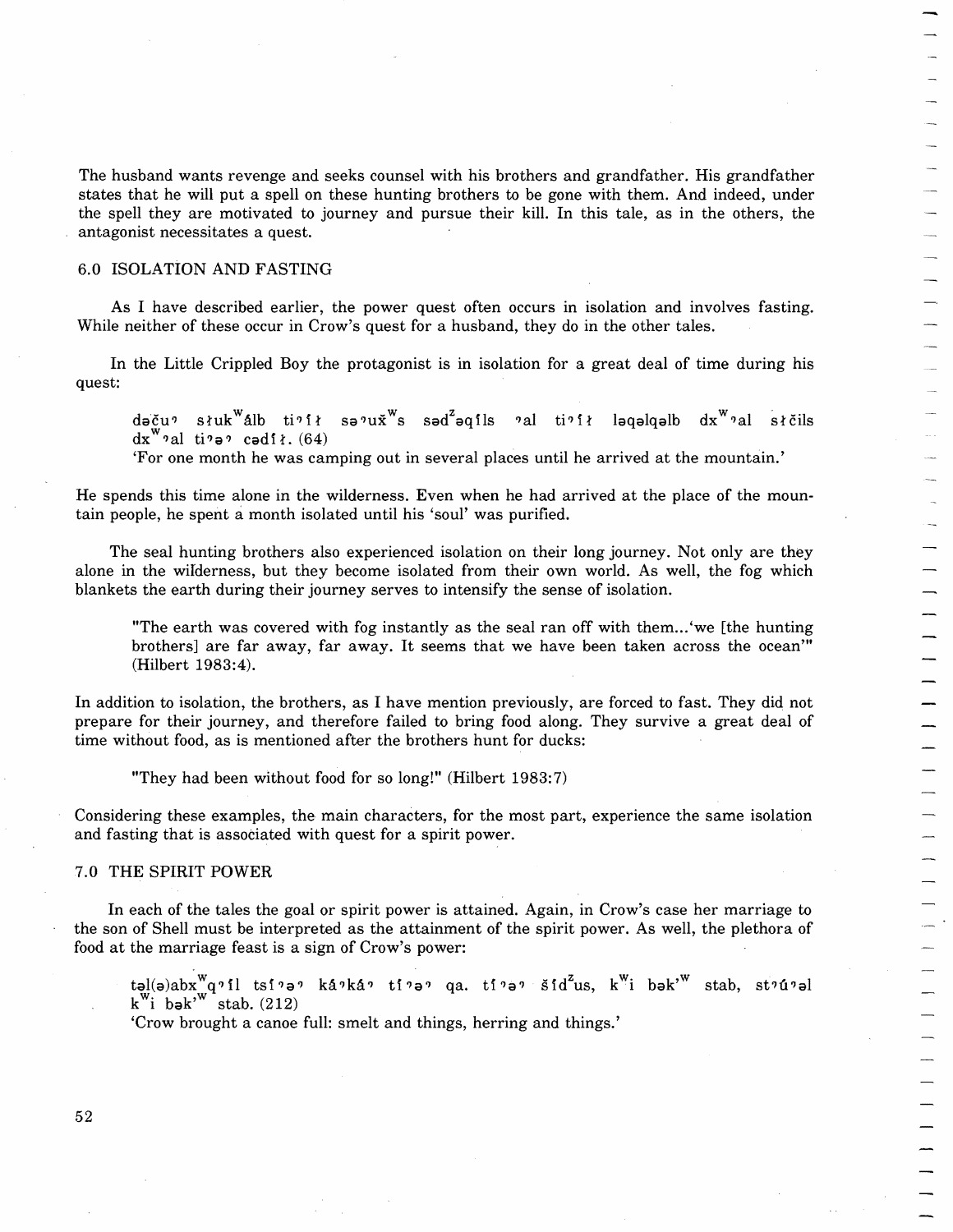In the other tales the attainment of the spirit power is far more explicit. For example, in the Little Crippled Boy, which is an account of a power quest, is welcomed into the home of the spirit power:

 $\mathop{\mathsf{tf}}\nolimits$ ?ə? sqəlálitut də $\mathbf{x}^\mathbf{w}$ həd? $\mathbf{f} \mathbf{w}$  ?ə ti?ə? sqáqag $\mathbf{x}^\mathbf{w}$ əł.(104) 'This is the spirit power where this noble young person entered.'

Not only does the spirit power cure his ailment, but also bestows unto him such great hunting skills that the animals would come to the young man instead of being hunted:

g<sup>w</sup>əl tučág<sup>w</sup>əx<sup>w</sup> ti?ə? cədił tátačulbix<sup>w</sup>. tułčis ?al ti?ił swátix<sup>w</sup>təd. (205-206) 'And the animals came down. They arrived at that place [where he was].'

The spirit power comes to the seal hunting brothers on their journey home after they had lost their treasured shells:

"Their spirit powers came to them as they felt sad over all the misfortune they had had to endure" (Hilbert 1983:12).

But this spirit power does not bestow the same skills to them as those given to the young man in the, last tale. The seal hunting brothers receive great warrior skills. This is evident from the spirit songs that they sing, they are those of **tubiadad,** the song of the warrior.

### 8.0 THE SPIRIT SONG

 $\overline{\phantom{a}}$ 

Once the spirit power has been found and has conferred special skills upon the seeker, it became necessary to sing the spirit song that was also received. This is evident in each of the tales.

Repeatedly, Crow sings a mock spirit song while travelling:

ləbək'ix<sup>w</sup>k'ix<sup>w</sup> káyəyə ləbək'ix<sup>w</sup>k'ix<sup>w</sup> káyəyə  $dx^{\mathbf{w}}$  al k<sup>w</sup>i badá? ?a x<sup>w</sup>ayáliwa, x<sup>w</sup>ayáliwa. (70) 'Crow is travelling to find a husband, Crow is travelling to find a husband, to the son of Shell, the son of Shell.'

After the young man· returns to his people and tells them of his quest in the second tale, he sings his spirit song:

 $tuspfg^{\mathbf{w}}$ ədəx $^{\mathbf{w}}$  'al ti' $i$  dx $^{\mathbf{w}}$ 'al tushuys buusəi'dat. (218) 'He sang his spirit song according to the way it is done for four days.'

In the last tale, the Seal Hunting Brothers, also sing their spirit songs. The people prepare for the spirit song feast and the brothers arrive: